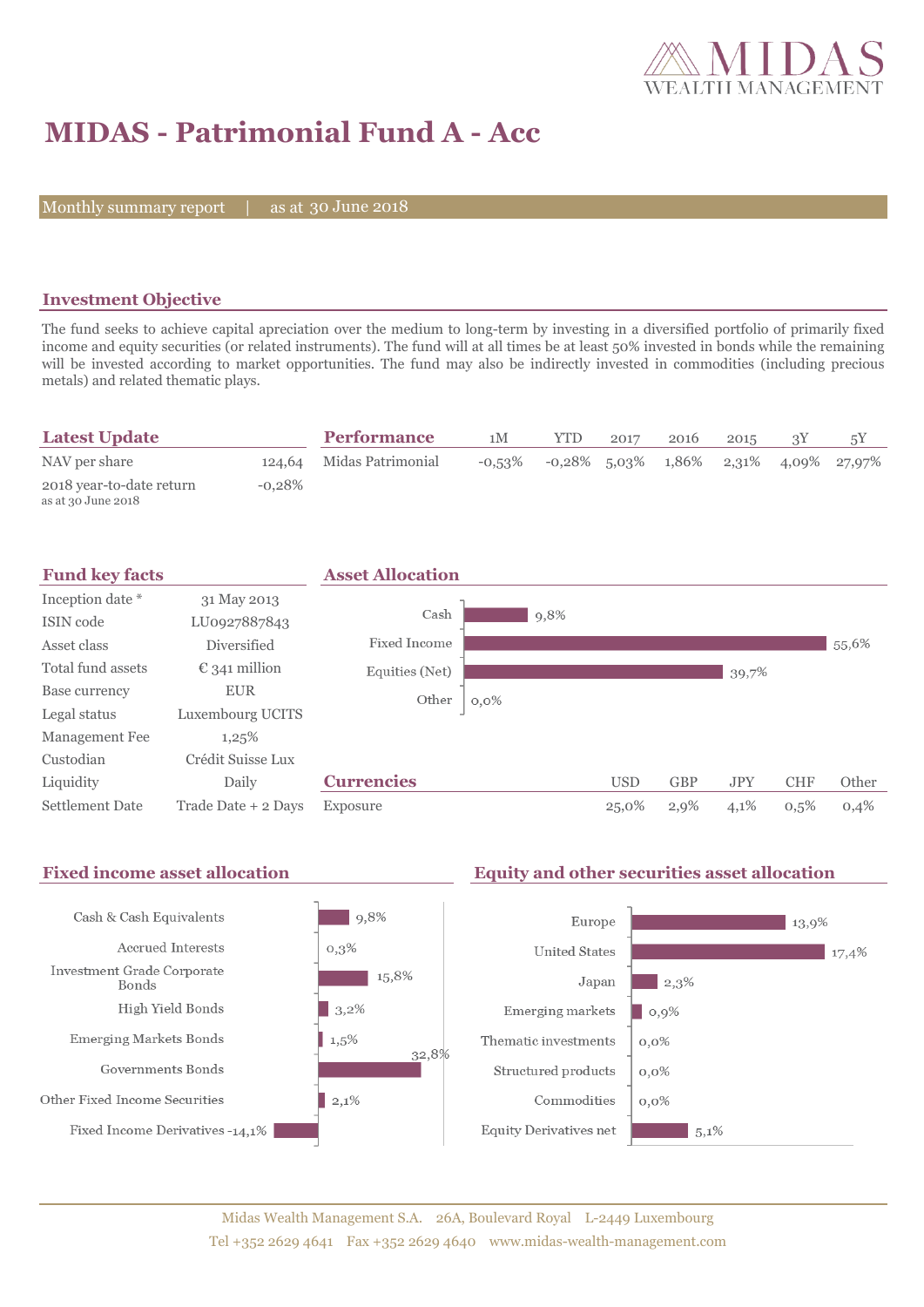

# **MIDAS - Patrimonial Fund A - Acc**

Monthly summary report | as at 30 June 2018

| Top 10 fixed income holdings         | YTM     | Rating     | Weight  | <b>Fixed inco</b> |
|--------------------------------------|---------|------------|---------|-------------------|
| DEUTSCHLAND REP : DBR 0 1/2 08/15/27 | 0,2%    | AAA        | 5,7%    |                   |
| BTPS: BTPS 2 02/01/28                | 2,7%    | <b>BBB</b> | 4,7%    | AAA               |
| FRANCE O.A.T.: FRTR 0 1/2 05/25/25   | 0,2%    | AA         | 3,3%    | AA                |
| BTPS: BTPS 1.45 11/15/24             | 2,2%    | <b>BBB</b> | 2,8%    | А                 |
| AGENCE FRANCAISE : AGFRNC 0 1/8 11/1 | 0,1%    | AA         | 2,3%    | <b>BBB</b>        |
| HELLENIC T-BILL: GTB 0 10/05/18      | 0,8%    | B          | 2,3%    | BB                |
| US TREASURY N/B: T 27/8 05/15/28     | 2,8%    | AAA        | $2,0\%$ | B                 |
| SPANISH GOV'T: SPGB 1.6 04/30/25     | 0,7%    | <b>BBB</b> | 1,6%    | <b>CCC</b>        |
| GAZPROMBANK: GPBRU 3.984 10/30/18    | $1,5\%$ | $BB+$      | $1,5\%$ |                   |
| AROUNDTOWN SA: ARNDTN 11/2 07/15/    | 1,5%    | $BBB+$     | 1,5%    | <b>NR</b>         |
|                                      |         |            |         |                   |

### **The Biomerating breakdown**



| <b>Top 10 equity holdings</b>  | Sector                     | Weight  | <b>Equity sector breakdown</b>                  |
|--------------------------------|----------------------------|---------|-------------------------------------------------|
| <b>JPMORGAN CHASE &amp; CO</b> | Financials                 | $0,9\%$ | Consumer Discretionary<br>13,0%                 |
| AMAZON.COM INC                 | Consumer Discretionar 0,8% |         | Consumer Staples<br>$10,3\%$                    |
| LYONDELLBASELL INDU-CL A       | Materials                  | 0,8%    | Energy<br>$5,2\%$                               |
| <b>BANK OF AMERICA CORP</b>    | Financials                 | 0,7%    | Financials<br>16,0%                             |
| VISA INC                       | Information Technolog 0,7% |         | Health Care<br>13,5%                            |
| <b>APPLE INC</b>               | Information Technolog 0,7% |         | Information Technology<br>19,6%                 |
| MICROSOFT CORP                 | Information Technolog 0,7% |         | Industrials<br>10,9%<br>Materials               |
| ALPHABET INC-CL A              | Information Technolog 0,7% |         | $\frac{1}{2}$ 5,0%<br>Telecommunication<br>2.0% |
| ALIBABA GROUP HOLDING-SP ADR   | Information Technolog 0,7% |         | Utilities<br>1,2%                               |
| <b>BROADCOM INC</b>            | Information Technolog 0,7% |         | Real Estate<br>3,3%                             |
|                                |                            |         |                                                 |

#### **Top 5 funds and other holdings**

| La Francaise Sub Debt  | 2,5% |
|------------------------|------|
| Amundi Japan TOPIX ETF | 2,3% |
| MM Convertible Europe  | 1,5% |